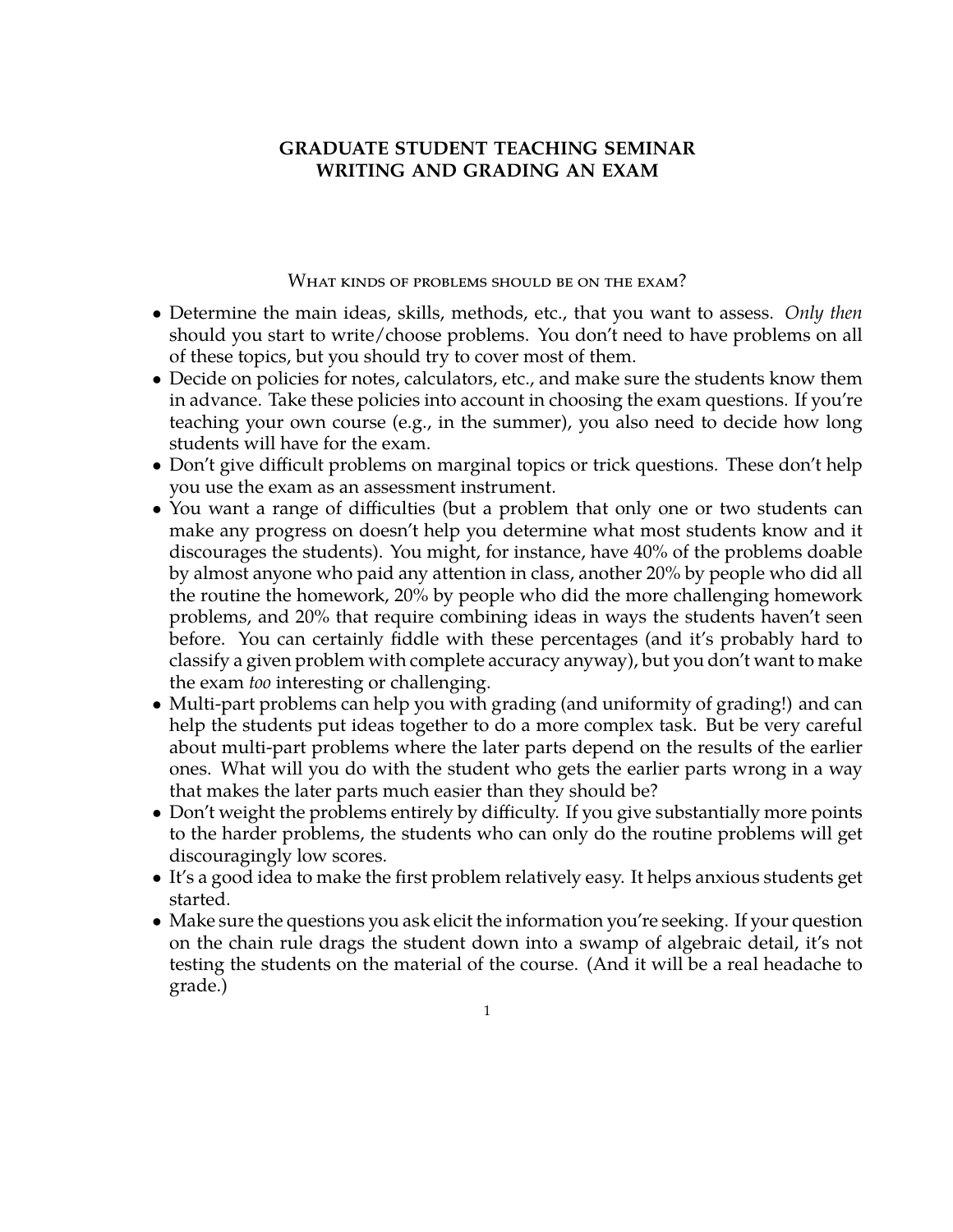### Finding problems

- Get old exams and see what types of questions are asked and the level of difficulty of the questions. Try to get exams that were written by a variety of instructors: the fact is the range of difficulty can vary greatly. Also try to get a feel for how much you can ask in the given time for the exam (but see below).
- Look carefully at the homework problems. Modified homework problems can make good exam questions. Also, try to give a question or two that is unlike something they have exactly seen.
- Other textbooks are good sources, but make sure the notation is consistent with what you've used in class and that the problems don't depend on some topic you haven't covered yet.

# Tuning your draft exam

- Print out the exam and take it yourself, answering all the questions in exactly the same way you'd want the students to do it, filling in the details, etc. This lets you catch typos and other errors, make sure there's enough space for the answers, and will help you identify problems where, e.g., the computation is actually more difficult or tedious than you want on the test.
- Time yourself when you're taking the exam. Students will need *4-5 times* as much time as you do. If the exam takes you 30 minutes, it's way too long for a 60-minute exam period.
- Go back over the exam and make sure that it has the coverage and range of difficulties you intended. If you make major revisions, print it out and take it again. (And remember that writing out the problems you've actually done a little while ago will be a lot faster than doing them the first time, even for you. So if you're redoing the exam, you want to be closer to the factor of 5 for estimating how long it will take the students.)

### **L**OGISTICS

- (1) Get your exams copied at least the day before. You don't want a last-minute problem with a machine causing chaos.
- (2) Have the students check that they have all the pages when you pass out the exam.
- (3) Make sure the students know how long they have to work on the exam and what the policies on notes, electronic devices, etc., are. It's usually a good idea to tell students that if they have questions they should come up and ask you, but you don't have to answer all the questions. ("Is this the way to do this problem?")
- (4) Stick with those policies, unless there's really some emergency. It's not fair to the students who prepared based on those policies to change them at the exam, or to announce at the end that people can have a significant amount of extra time.